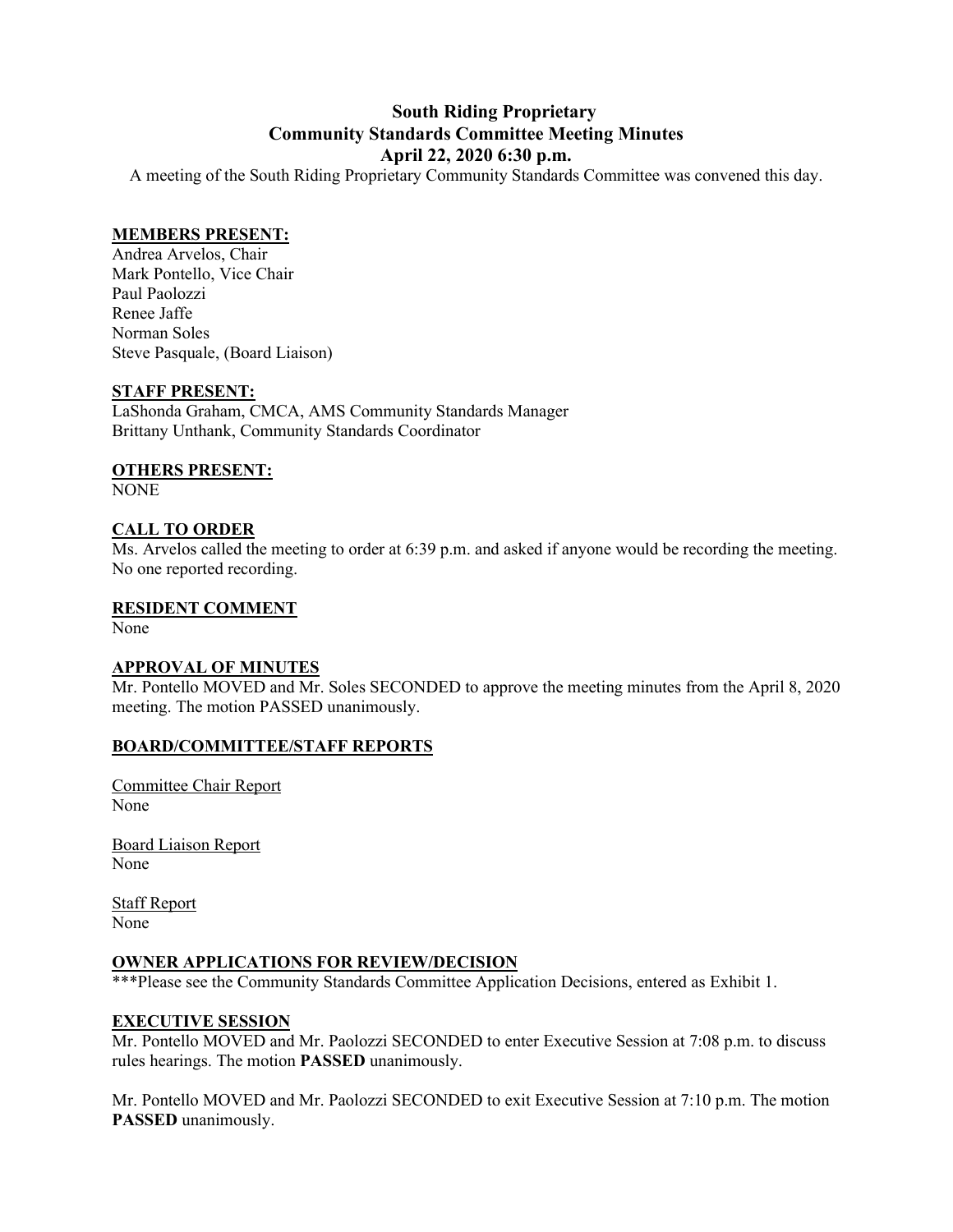## **ACTION TAKEN POST EXECUTIVE SESSION**

Mr. Pontello MOVED and Mr. Paolozzi SECONDED to approve the Rules Violation and Application Assessment Consent Agendas as recommended by Staff. The motion **PASSED** unanimously.

## **ADJOURNMENT**

Mr. Pontello MOVED and Mr. Paolozzi SECONDED to adjourn the meeting at 7:13 p.m.

The next meeting will be held virtually via Zoom, Wednesday, May 13, 2020 at 6:30 p.m.

Andrea Arvelos

Signed: Andrea Arvelos (May 19, 2020 12:15 EDT)

Andrea Arvelos, Community Standards Committee Chair

Date Approved: May 13, 2020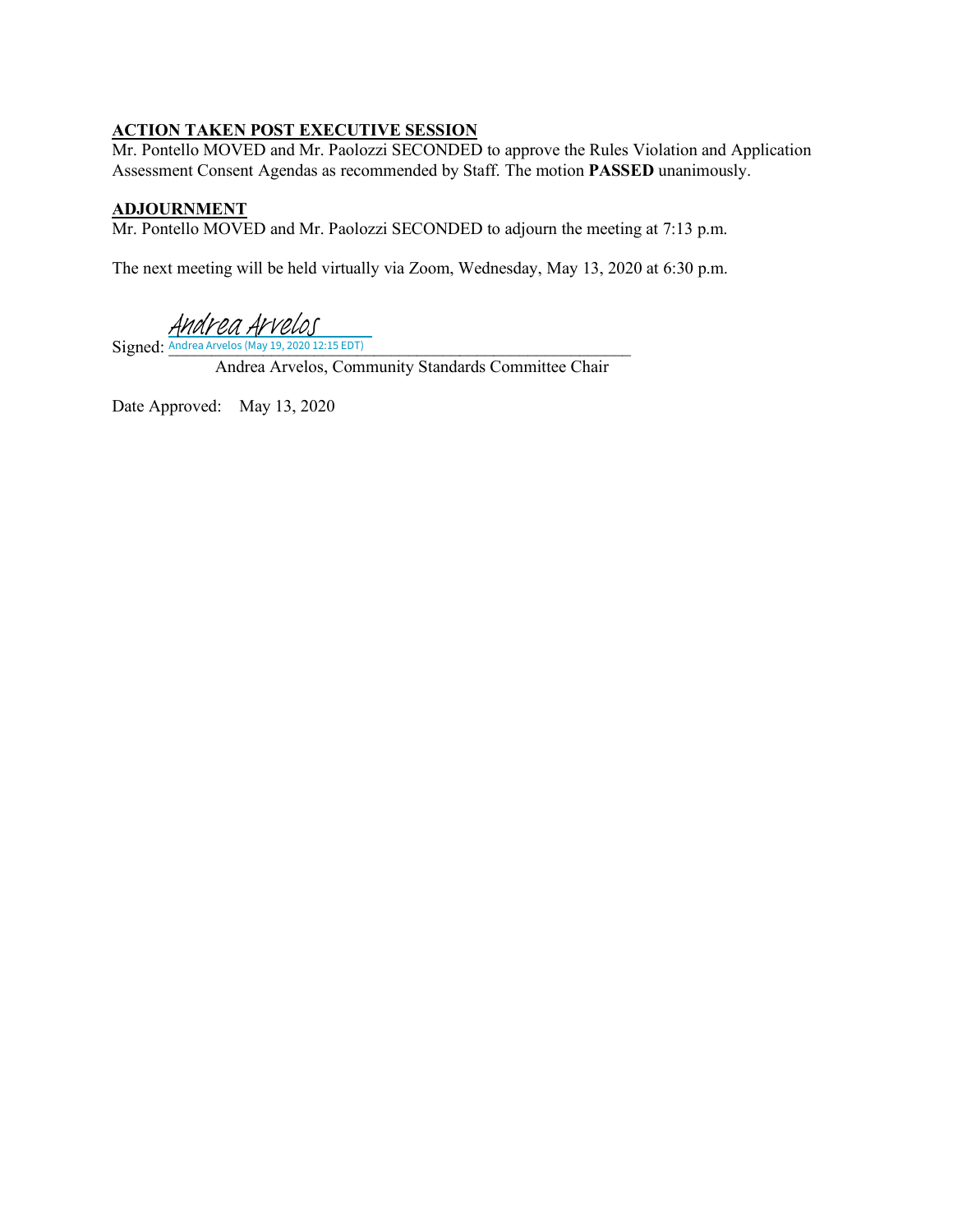#### **EXHIBIT 1 COMMUNITY STANDARDS COMMITTEE APPLICATION DECISIONS April 22, 2020 MEETING**

| <b>ADDRESS</b>             | <b>PROJECT(S)</b>                                                                  | <b>MOTION</b>                                                                                                       | <b>DECISION</b>                                   |
|----------------------------|------------------------------------------------------------------------------------|---------------------------------------------------------------------------------------------------------------------|---------------------------------------------------|
| <b>25214 JUSTICE DRIVE</b> | LANDSCAPE: BORDER/WALL AND<br>LANDSCAPE                                            | Mr. Pontello MOVED and Mr. Paolozzi SECONDED<br>to approve the application as stipulated in the<br>decision letter. | The motion passed 4-0-1 Ms.<br>Arvelos abstained. |
| 25973 BUSER COURT          | <b>FENCE</b>                                                                       | Mr. Pontello MOVED and Mr. Paolozzi SECONDED<br>to approve the application as stipulated in the<br>decision letter. | The motion passed unanimously.                    |
| 26001 RACHEL HILL DRIVE    | DECK EXTENSION & RELOCATION<br>OF DECK STAIRS                                      | Mr. Paolozzi MOVED and Mr. Soles SECONDED to<br>deny the application due to unclear or lack<br>information.         | The motion denied unanimously.                    |
| 26038 KIMBERLY ROSE DRIVE  | HALF COVERED OPEN DECK                                                             | Mr. Pontello MOVED and Mr. Paolozzi SECONDED<br>to approve the application as stipulated in the<br>decision letter. | The motion passed unanimously.                    |
| 26140 WENDELL STREET       | <b>BASKETBALL GOAL &amp; ADD PAVING</b><br>MATERIAL FOR A PLAYING COURT            | Mr. Pontello MOVED and Mr. Paolozzi SECONDED<br>to approve the application as stipulated in the<br>decision letter. | The motion passed unanimously.                    |
| <b>26178 MURREY DRIVE</b>  | <b>SOLAR PANELS</b>                                                                | Mr. Pontello MOVED and Mr. Paolozzi SECONDED<br>to approve the application as stipulated in the<br>decision letter. | The motion passed unanimously.                    |
| 42579 NATIONS STREET       | DRIVEWAY RESURFACE                                                                 | Mr. Pontello MOVED and Mr. Paolozzi SECONDED<br>to approve the application as presented.                            | The motion passed unanimously.                    |
| 42614 PELICAN DRIVE        | <b>NEW DECK AND PATIO</b>                                                          | Mr. Pontello MOVED and Mr. Paolozzi SECONDED<br>to approve the application as stipulated in the<br>decision letter. | The motion passed unanimously.                    |
| 42646 HARRIS STREET        | <b>FENCE &amp; SHED</b>                                                            | Mr. Pontello MOVED and Mr. Paolozzi SECONDED<br>to approve the application as stipulated in the<br>decision letter. | The motion passed unanimously.                    |
| 42717 CENTER STREET        | <b>NEW PATIO &amp; MATERIAL</b><br><b>REPLACEMENT FOR BACK</b><br><b>DOORSTEPS</b> | Mr. Pontello MOVED and Mr. Paolozzi SECONDED<br>to approve the application as stipulated in the<br>decision letter. | The motion passed unanimously.                    |
| 42940 SPYDER PLACE         | PATIO EXTENSION                                                                    | Mr. Pontello MOVED and Mr. Paolozzi SECONDED<br>to approve the application as stipulated in the<br>decision letter. | The motion passed unanimously.                    |
| 43045 EUSTIS STREET        | <b>FENCE</b>                                                                       | Mr. Pontello MOVED and Mr. Paolozzi SECONDED<br>to approve the application as stipulated in the<br>decision letter. | The motion passed unanimously.                    |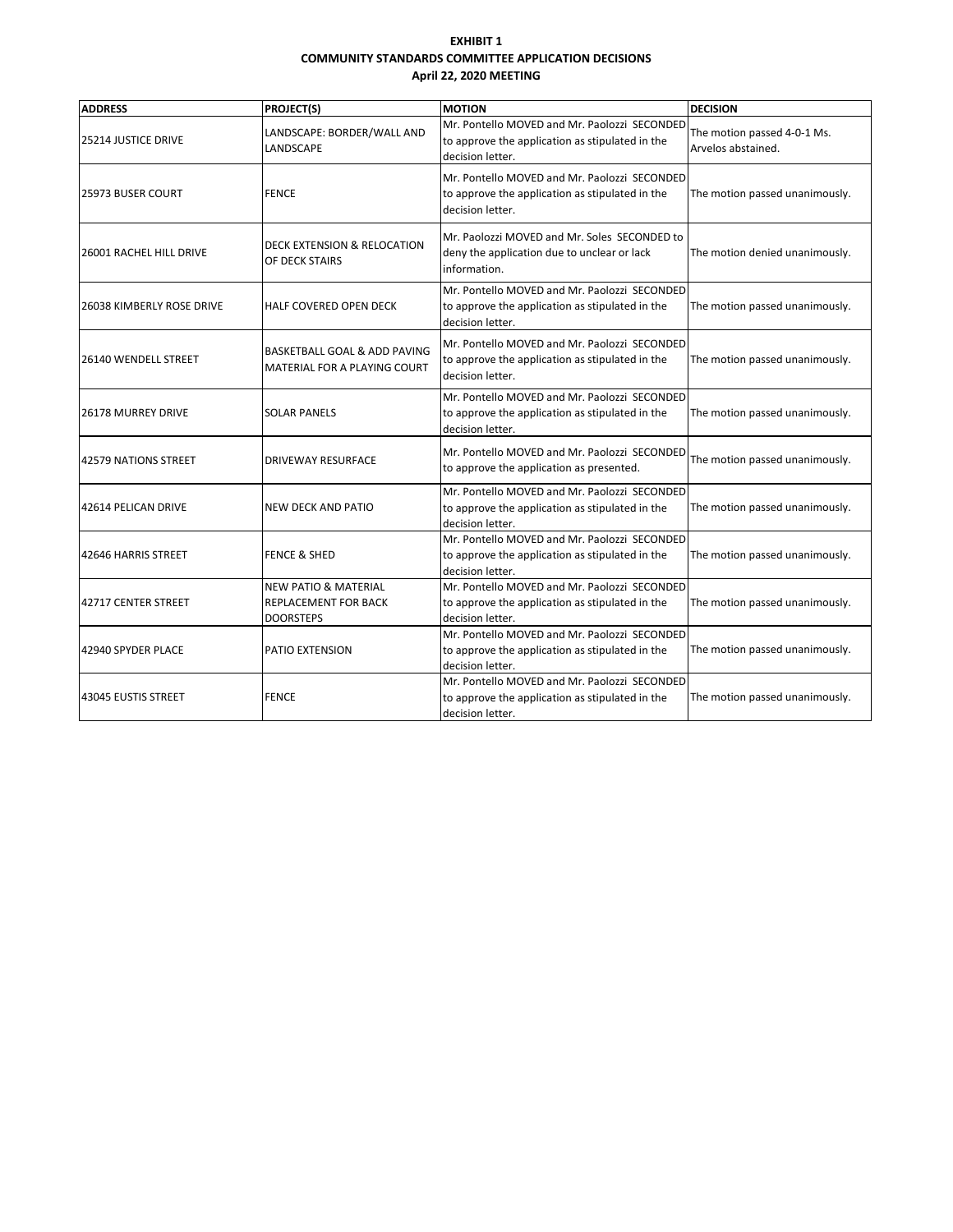

43055 Center Street South Riding, VA 20152 Phone (703) 327-4390 www.southriding.net

## **RECORD OF HEARING 2020-001**

| <b>Hearing Date:</b> | May 13, 2020 |
|----------------------|--------------|
| Time:                | $6:45$ p.m.  |

- Lot Owner(s): Dejan Kocic
- **Address:** 26044 Pembrooke Circle South Riding VA 20152

#### **Alleged Violation:**

Street Tree Removal

#### **Community Standards Committee in Attendance:**

- □ Andrea Arvelos, Chair
- □ Mark Pontello, Vice Chair

□ Norman Soles

□ Renee Jaffe

## **Decision of Community Standards Committee and Reasoning:**

[ ] Find the homeowner in violation. Ruling in accordance with Staff recommendation.

 $\mathcal{L}_\text{max}$  , and the contribution of the contribution of the contribution of the contribution of the contribution of the contribution of the contribution of the contribution of the contribution of the contribution of t

\_\_\_\_\_\_\_\_\_\_\_\_\_\_\_\_\_\_\_\_\_\_\_\_\_\_\_\_\_\_\_\_\_\_\_\_\_\_\_\_\_\_\_\_\_\_\_\_\_\_\_\_\_\_\_\_\_\_\_\_\_\_\_\_

- [ ] Find the homeowner in compliance.
- [ ] Other

**Motion Made By: Motion Seconded By**: **Vote: \_\_\_\_\_\_\_\_\_\_\_\_\_\_\_\_\_\_\_\_\_\_\_\_\_\_\_\_\_\_\_\_\_\_\_\_**

Committee Representative Signature

□ David Brent

□ Paul Paolozzi